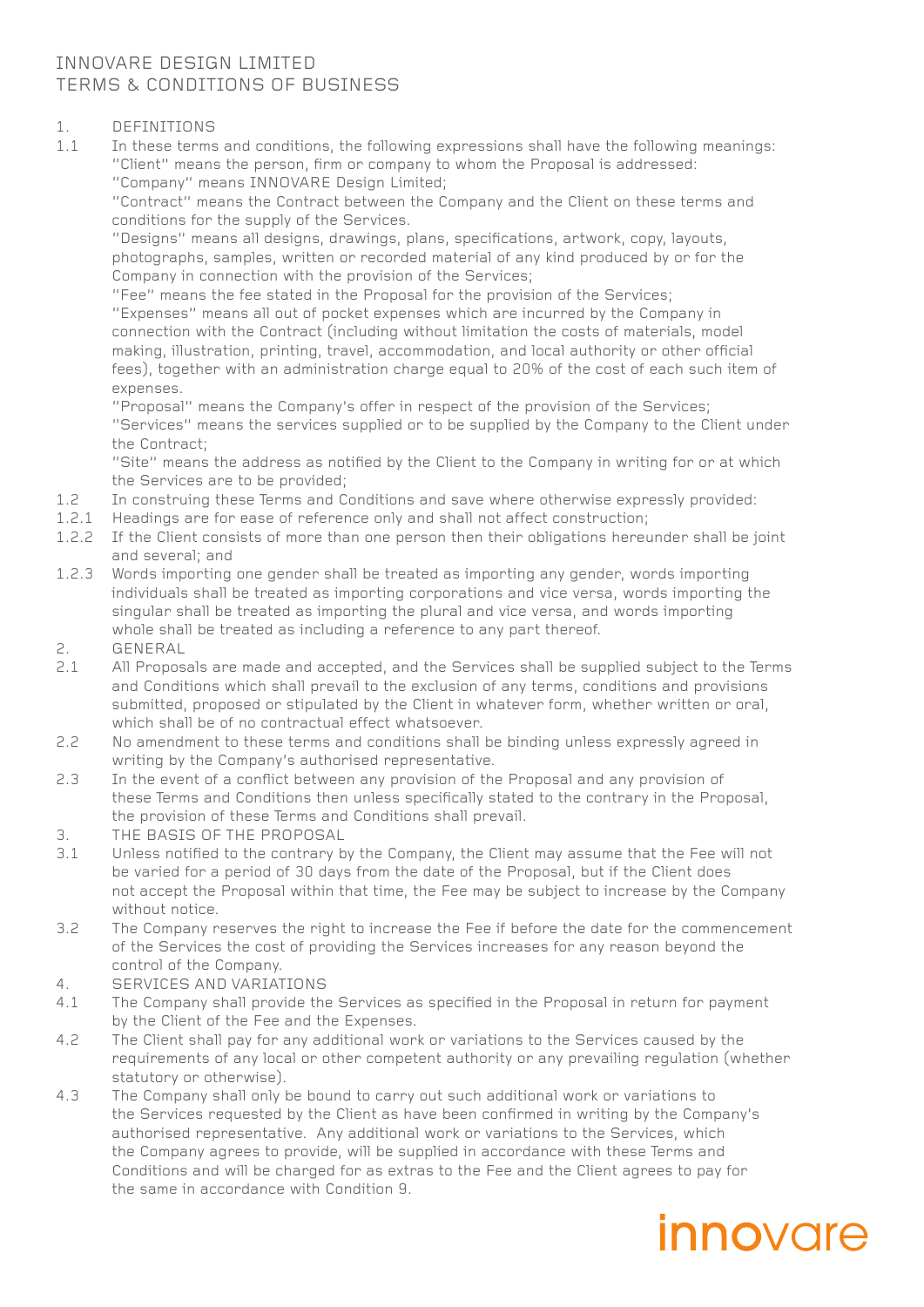- 4.4 The Company shall endeavour to provide the Service with reasonable skill and care but subject thereto, Company's decision as to the extent; type and quality of the Services shall be final and binding on the Client.
- 5. THE DESIGNS AND COPYRIGHT
- 5.1 Property in the physical media on which the Designs are produced shall remain in the Company, and the Client shall hold the Designs as bailee for the Company until the Company has received payment in full of the Fee together with all other sums due from the Client to the Company under the Contract.
- 5.2 If payment of any sum due from the Client to the Company is not made on the due date, the Client shall if required by the Company return to the Company forthwith such of the Designs as the Company may specify and if this requirement is not complied the Company may (without prior notice) at any time retake possession of such Designs and may for that purpose enter upon any premises upon which the Designs are situated and remove the Designs there from, without prejudice to any other right or remedy of the Company.
- 5.3 The Company's rights under this clause 5 shall not prejudice or reduce any other remedies of the Company and shall not affect the Company's right to recover the price in respect of the items so removed. The Company shall credit the Client with any sums obtained by resale of such items. Client property not collected from the Company within 6 months will be deemed abandoned by the Client and may be disposed of by the Company without liability.
- 5.4 The Company shall retain at all times ownership of any copyright and all other intellectual property rights, in any Design created by the Company, its employees or subcontractors or on behalf of the Company subject to any agreement in writing to the contrary. The Client shall not without the written consent of the Company use or part with any Design or information supplied by the Company for any purpose other than that for which such Design or information was supplied. If the Company gives such written consent it may be on such terms (whether as to payment or otherwise) as the Company in its absolute discretion thinks fit.
- 5.5 The Client warrants that the Company will have all necessary rights in respect of the copyright in the materials supplied by or for the Client to the Company. Further, if any claim is made against the Company for infringement of copyright and/or intellectual property rights of another person in relation to those materials the Clients shall indemnify the Company against all loss damages costs (on a full indemnity basis) and expenses awarded against or incurred by the Company in connection with such claim or paid or agreed by the Company in settlement of such a claim.
- 6. RISK AND INSURANCE
- 6.1 Notwithstanding that the property in the Designs may remain in the Company pursuant to condition 5.1 the risk in the Designs shall pass to the Client upon delivery of the Designs to the Client or his agent.
- 6.2 If any Design is destroyed damaged or lost from any cause (other than the negligence of the Company), the Company shall be entitled to charge for the materials and work required for the restoration or replacement of the same.
- 7. ADVERTISING<br>7.1 The Company s
- The Company shall be entitled to advertise its name at the Site during the implementation of any of its Designs.
- 7.2 The Client shall allow the Company reasonable access to the Site after completion, to take photographs at the Site and to use the photographs in its marketing or publicity materials.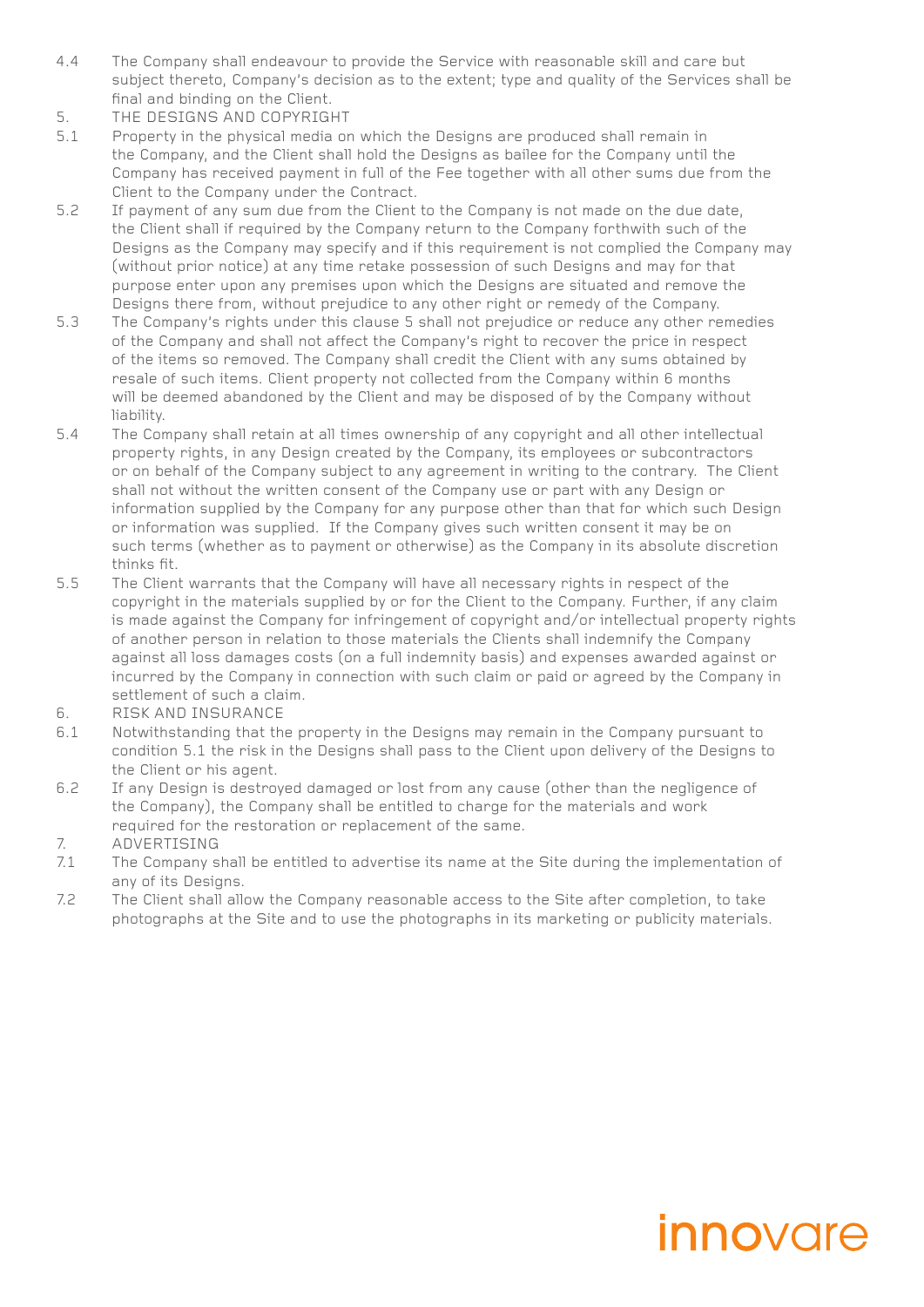#### 8. LIABILITY

- 8.1 Neither party shall be in breach of this Agreement if there is any total or partial failure of performance by it of its duties and obligations under this Agreement occasioned by any act of God, fire, act of government or state, war, civil commotion, insurrection, embargo, prevention from or hindrance in obtaining any raw materials, energy or other supplies, labour disputes of whatever nature and any other reason beyond the control of either party. If either party is unable to perform its duties and obligations under this Agreement as a direct result of the effect of one of those reasons that party shall give written notice to the other of the inability details of the reason in question. The operation of this Agreement shall be suspended during the period (and only during the period) in which the reason continues. Forthwith upon the reason ceasing to exist, the party relying upon it shall give written advice to the other of this fact. If the reason continues for a period of more than 60 days and substantially affects the commercial intention of this Agreement, the party not claiming relief under this clause 8.1 shall have the right to terminate this Agreement upon giving 10 days' written notice of such termination to the other party.
- 8.2 The Company shall not in any event be liable (whether in contract or otherwise) for any indirect or consequential loss whatever or however caused or arising as a result of the provision, defective provision or non provision by the Company of the Services.
- 8.3 The Company's aggregate liability in respect of the Contract and any matter arising out of the Contract (including claims whether made in contract or tort) shall be limited to a sum equal to the Fee excluding VAT.
- 8.4 The Company shall not be liable for any loss or damage of any nature caused by or arising from:
- 8.4.1 Errors in or material omissions from designs, information or instructions which were not provided by the Company;
- 8.4.2 Defects at the Site which were not apparent on visual inspection and not notified to the Company prior to the date of the Contract;
- 8.4.3 Late or non completion of designs or consents or other matters which were not being supplied or provided by the Company;
- 8.4.4 Any failure by the Client to provide Company with Site access, information or instructions as and when reasonably required to enable it to proceed with the Services in the manner anticipated by the parties.
- 8.4 The Company shall not be liable for any loss or damage of any nature caused by or arising from:
- 8.4.1 Errors in or material omissions from designs, information or instructions which were not provided by the Company;
- 8.4.2 Defects at the Site which were not apparent on visual inspection and not notified to the Company prior to the date of the Contract;
- 8.4.3 Late or non completion of designs or consents or other matters which were not being supplied or provided by the Company;
- 8.4.4 Any failure by the Client to provide Company with Site access, information or instructions as and when reasonably required to enable it to proceed with the Services in the manner anticipated by the parties.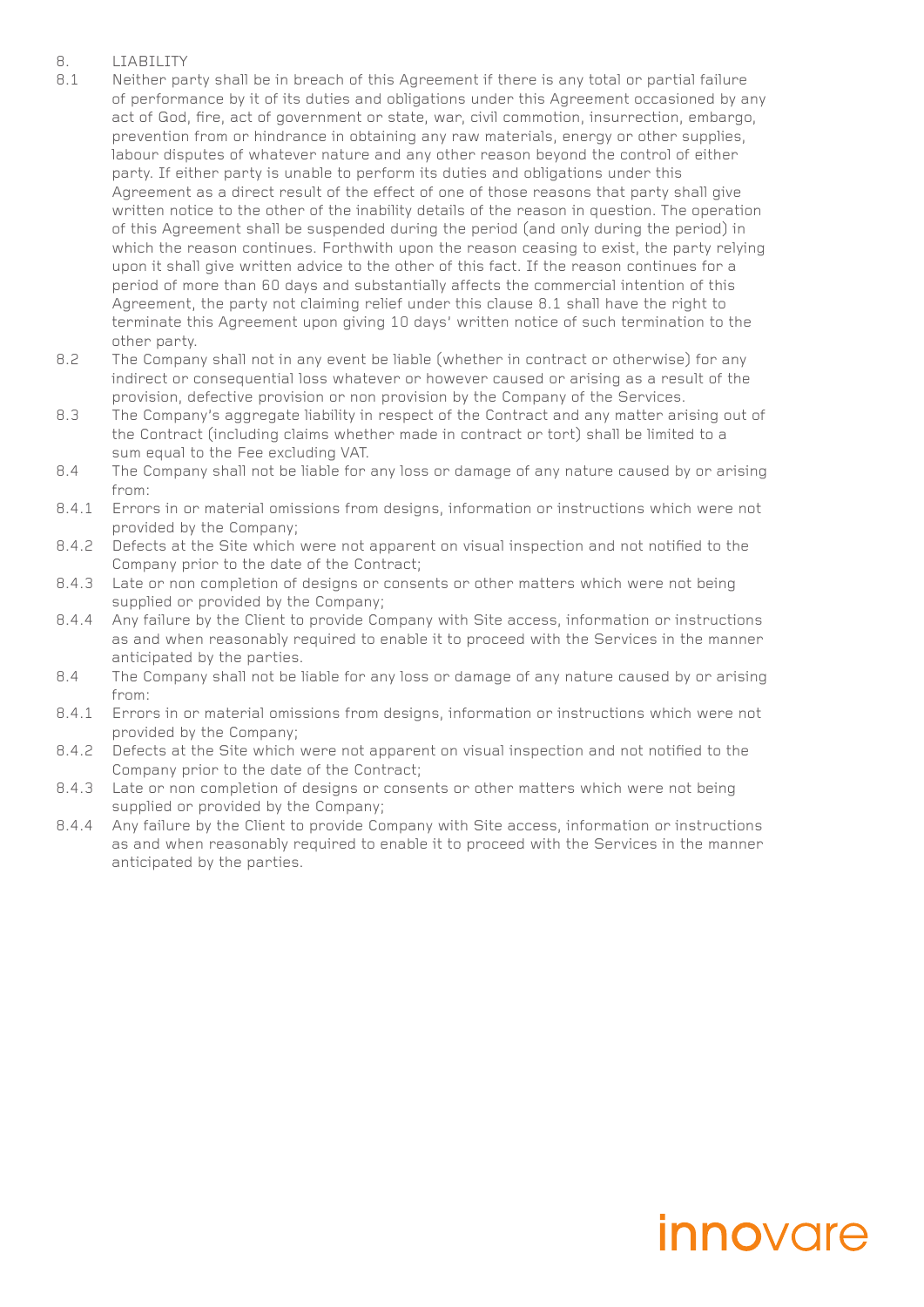- 9. FEE and PAYMENT TERMS
- 9.1 The Fee, the Expenses and all other amounts payable by the Client to the Company under the Contract are exclusive of value added tax which where applicable shall be payable by the Client at the rate for the time being in force.
- 9.2 The Client shall (unless otherwise specified in the Proposal) pay the Fee in relation to each stage of the provision of the Services identified in the Proposal in the following instalments: -
- 9.2.1 50% of the agreed fee plus any anticipated Expenses upon commencement of that stage; and
- 9.2.2 the balance of agreed Fee and Expenses upon completion (as certified by the Company) of that Stage.
- 9.3 If any payment is not made on the due date, the whole amount or balance outstanding under the Contract shall immediately become due and payable by the Client.
- 9.4 The Company reserves the right to submit invoices for additional work undertaken at any time during the course of that work and such invoices shall be due for payment 7 days after the date thereof. Subject thereto the Client shall pay any amount due to the Company under the Contract in addition to the Fee within 7 days of submission of the Company's final account.
- 9.5 Where the Company has bona fide concerns as to the financial position of the Client, the Company may at any time insist on payment of the Company's Fee in advance not withstanding any provision of these Conditions or the Contract.
- 9.6 The Company may charge interest at the rate of 4% above the prevailing Base Rate of NAT WEST Bank Plc on any sum due to it hereunder not paid on the due date. Such interest shall run from day to day, be compounded quarterly and accrue on the amount overdue until payment thereof (whether before or after judgment in a Court of Law).
- 9.7 The Client shall not be entitled to withhold payment in whole or in part on the grounds that it has a claim, counterclaim or set-off against the Company.
- 10. PROGRAMME<br>10.1 Commencemer
- Commencement and completion dates in the Proposal are subject to variation by the Company in any of the following events: -
	- 10.1.1 if the Client does not accept the Proposal within 30 days of its date;
	- 10.1.2 if the terms of payment set out in condition 9 are not complied with;

10.1.3 if any additional work or variations to the Services are agreed which effect either such dates;

- 10.2 If the Client delays or defaults in providing sufficient Site access, instructions or information to the Company.
- 10.3 Dates given in the Proposal are estimates only and the Company shall not be liable for any loss or damage howsoever arising, directly or indirectly, as a result of delay in the provision of the Services.
- 10.4 The Company may charge an additional fee if there is any acceleration or delay to the programme requested by the Client or resulting from any such event or matter as is mentioned in clause 10.1 or 4.2. with English Law. The Client irrevocably agrees for the exclusive benefit of the Company to submit any dispute hereunder to the jurisdiction of the courts of England but nothing herein shall prevent the Company from taking proceedings against the Client in any other court of competent jurisdiction.
- 11. TERMINATION AND CANCELLATION OF CONTRACT
- 11.1 If the Client commits any default or breach of its obligations hereunder, or if any distress execution or other legal process is levied upon or issued out against the Client's property or if the Client makes or offers to make any arrangement or composition with its creditors or permits any act of bankruptcy or if any bankruptcy petition or order is presented or made against the Client, or if any resolution or petition to wind up the Client is passed or presented or if a receiver of all or any of the Client's assets is appointed, then (without prejudice to any other right or remedy the Company might have) in each and every such case the Company may at any time suspend or determine the Contract or any unfulfilled part thereof and notwithstanding any other provisions hereof, payment in respect of any Services provided to the Client by the Company shall be immediately due. Upon termination under this clause the Client shall cease to have any licence (express or implied) to use the Designs for any purpose whatsoever.
- 11.2 If the Client wrongfully cancels the Contract, it will be liable for and shall promptly pay to the Company the balance of the stage commenced.